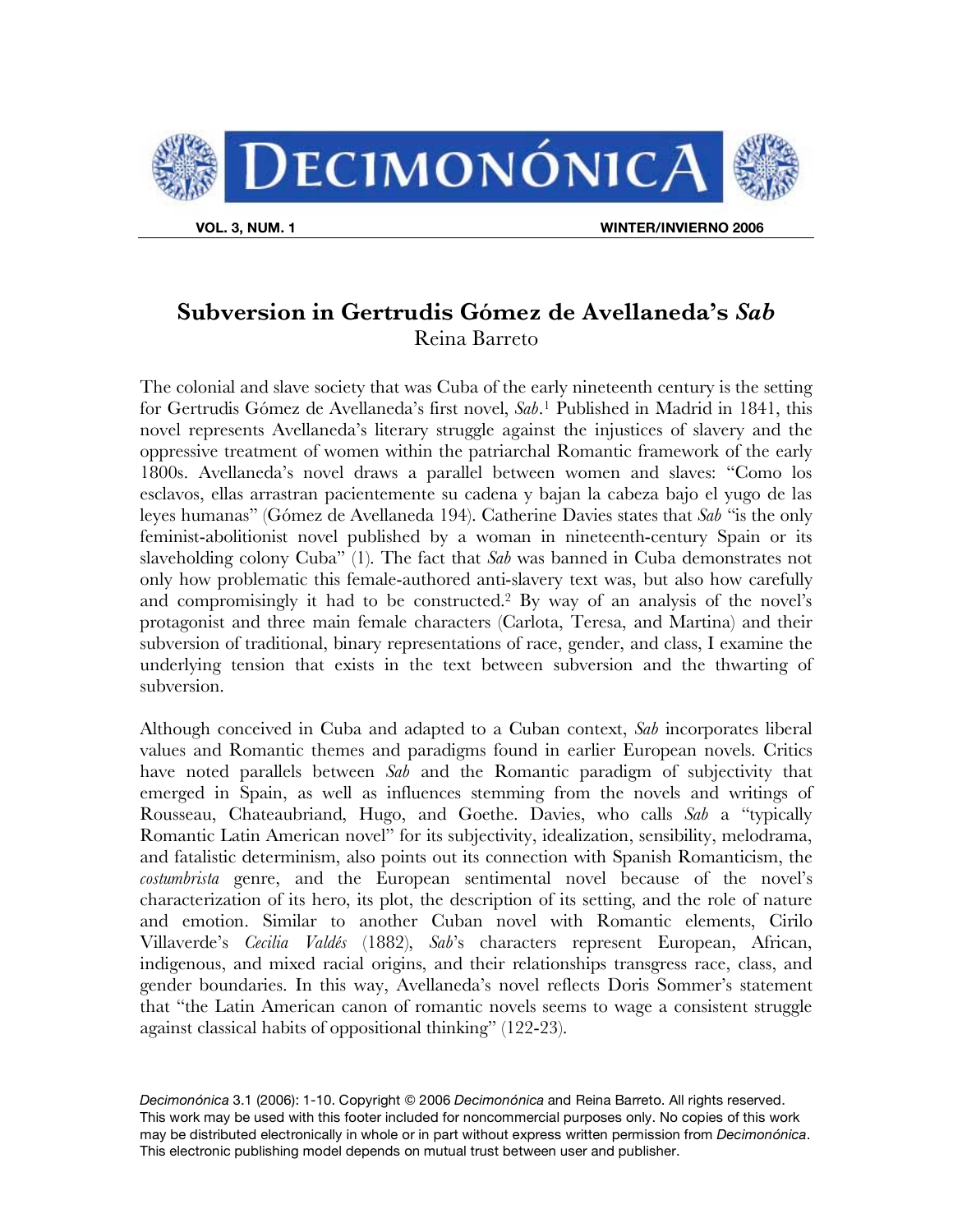Set on the idyllic Bellavista sugar plantation near the city of Puerto Príncipe in Camagüey during the early nineteenth century, Avellaneda's novel centers on Sab, a mulatto slave, and his impossible love for Carlota, the *criolla* heiress of the Bellavista fortune.3 Carlota's love for Enrique Otway, an English merchant whom she eventually marries, complicates the love story. Teresa, Carlota's orphaned cousin who is secretly in love with Enrique, is central to the plot because of her relationship with Sab and Carlota. A close bond exists also between Sab and Martina, an indigenous woman who considers the orphaned Sab her son. The unique qualities of the above-mentioned characters and their relationships with each other threaten the colonial preference for established categories of race, gender, and class. The novel begins with an encounter between colonizer (Otway) and colonized (Sab), yet the physical description of Sab and the development of the plot around an enslaved mulatto's desire for a white woman complicate this dichotomy. I agree with previous studies that read *Sab* as a subversive text. However, my concern is in demonstrating that although Avellaneda's novel criticizes the effects of colonization on Cuban society, its message is limited by the characters' failure to transcend literary and societal norms. These norms prevent *Sab*'s characters from delivering a powerful message against the oppression of marginalized people. Despite their attempts at subversion and their aspirations for a better life, *Sab*'s protagonists are subdued and defeated by the societal limitations and conventions they seek to overcome, as well as by the Romantic roles assigned to them in the text. Likewise, the text's imaginative potential for subverting categories of race, class, and gender and for denouncing the oppression of women and slaves is thwarted by society's expectations for women and an early nineteenth-century novel's compliance with the Romantic artistic conventions of its time. In *Romanticism and Feminism*, Alan Richardson explains the difficulties facing women writers within the predominantly male tradition of Romanticism. Education, publication, and criticism remained under male control. In Richardson's words, "the novelistic conventions and accepted literary language of the time were themselves implicated in patriarchal ideology" (13). Readers' expectations in colonial society and a writer's racial and socioeconomic background also played a role in determining how outspoken a writer might be. According to William Luis, the fear of slave uprisings, such as the successful 1791 revolt in nearby Haiti, influenced how black characters in Cuban literature were portrayed: "nonthreatening and acceptable to white readers" (53).

In Avellaneda's novel, which favors emotions over actions, Sab reveals his passion for Carlota and for individual freedom through his monologues and in a long letter, both of which are directed at Teresa. In turn, Teresa, who is typically quiet and reserved, becomes tearful and emotional with Sab's words. Sab and Teresa share with each other unrestrained emotions within certain spatial and temporal boundaries, while Carlota's emotional outpourings are constant and without limits. Despite Sab's sensitivity and passion, and the dignity and purity of his soul, his desire for Carlota remains unfulfilled due to societal norms and expectations. Sab represents an idealized tragic Romantic hero on a quest for a love denied him because of his race and social class. The novel's plot constitutes a form of tragic Romance in that all three protagonists face unfortunate ends, none of them being able to fulfill their desires and aspirations for love or personal freedom and independence. The only form of liberation for Sab and Teresa comes in death, while Carlota is left alone to endure an unhappy marriage. The isolation and suffering Sab, Carlota, and Teresa undergo are similar to what Susan Kirkpatrick calls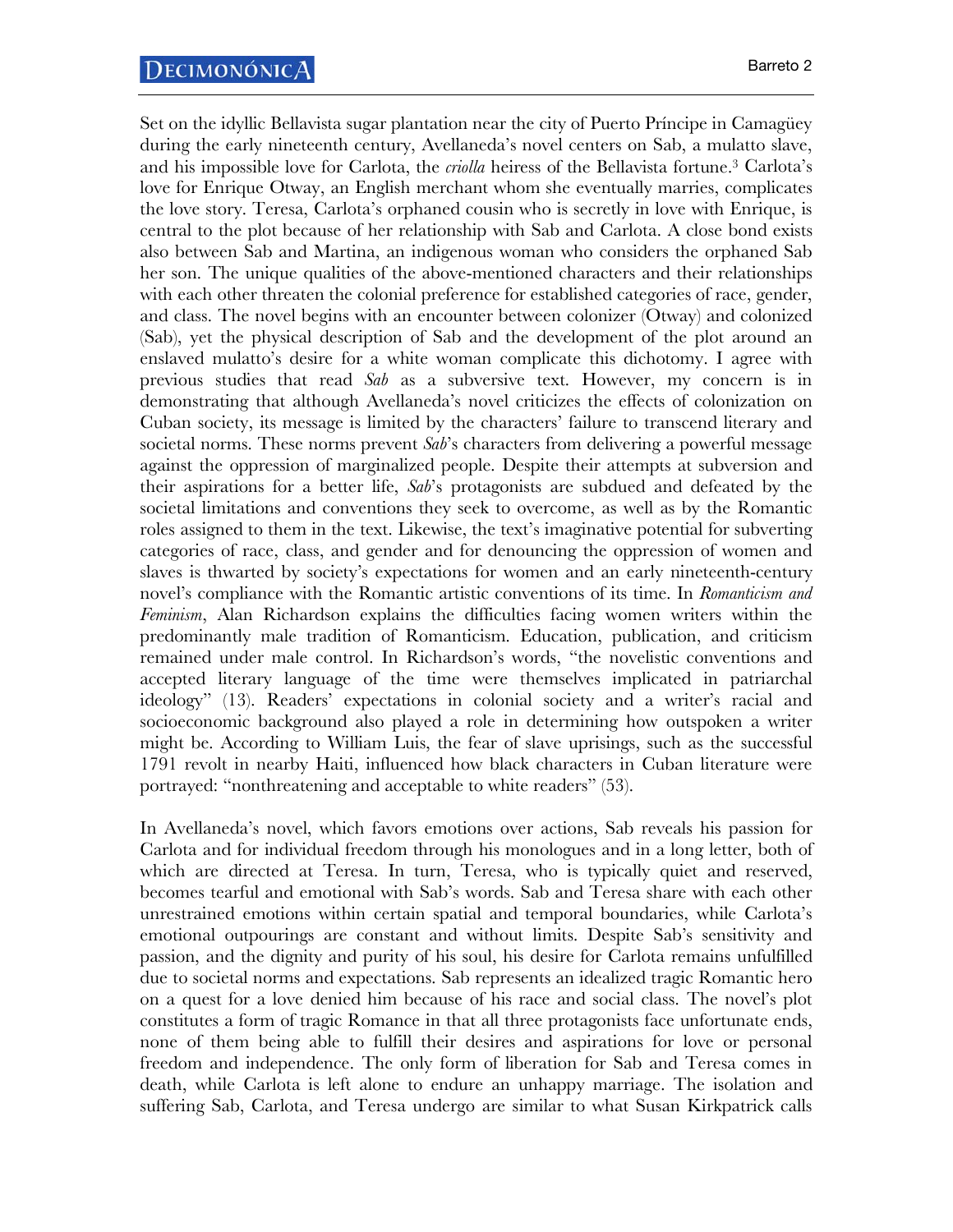the Romantic paradigm of the "solitary" subject. In her book *Las Románticas: Women Writers and Subjectivity in Spain, 1835-1850*, Kirkpatrick discusses the various nineteenthcentury Romantic paradigms for the male writer. She refers to the paradigm of the "solitary" subject who suffers alienation and turns away from the outside world.

Sab, Carlota, and Teresa occupy similar marginal positions in an oppressive patriarchal world which by means of binary colonial categories of race, gender and class prevents them from realizing their goals. Sab is limited by his race and class, while Carlota and Teresa are both restricted by their gender and class. Their marginal position in society, however, does not prevent them from desiring change or even from subverting social norms. Through Sab, the text begins to challenge traditional notions of race. The description of Sab early in the novel establishes what the text as a whole attempts to accomplish: to demonstrate how difficult and unjust it is to fix the identity of marginalized groups, in this case of women and slaves. The narrator introduces Sab through the following detailed physical description:

No parecía un criollo blanco, tampoco era negro ni podía creérsele descendiente de los primeros habitadores de las Antillas. Su rostro presentaba un compuesto singular en que se descubría el cruzamiento de dos razas diversas, y en que se amalgamaban, por decirlo así, los rasgos de la casta africana con los de la europea, sin ser no obstante un mulato perfecto. (40)

His skin color is further described as "un blanco amarillento con cierto fondo oscuro," and his features also include "su ancha frente [. . .] medio cubierta con mechones desiguales de un pelo negro y lustroso," his aquiline nose, and "sus labios gruesos y amoratados" (40). Sab's hybridity or "in-betweeness" is a result of a mixture of races and cultures, which creates a new identity that eludes categorization.4 His unique racial composition subverts the idea that "humanity is divided into unchanging natural types," recognizable by inherited physical features that permit distinctions to be made between "pure" and "mixed races" (Ashcroft 198).

The text further demonstrates that race is a social construct as it makes a mockery of notions such as racial purity by having Sab resemble or "mimic" his colonizer so well that the English merchant Enrique Otway initially mistakes this mulatto slave for a landowner.<sup>5</sup> During their first encounter, Sab's linguistic eloquence, noble character, and unique physical appearance create confusion in Otway's mind: "¿Conque eres mulato? [. . .] Bien lo sospeché al principio; pero tienes un aire tan poco común en tu clase, que luego mudé de pensamiento" (44). The ability to mimic the master and the danger this presents to the colonizing society are both a result of the education Sab received while under the care of the Bellavista family and his privileged position as a *mayoral*.6 A double irony exists here in that the same references to literary influences and the Christian God that Sab uses in his rebellious discourse have also been used in the process of colonization. In his letter to Teresa written just before he dies, Sab mentions books that told of men who were free: "Un día Carlota leyó un drama en el cual encontré por fin a una noble doncella que amaba a un africano [. . .] ¡Oh, Otelo, qué ardientes simpatías encontrabas en mi corazón! ¡Pero tú también eras libre!" (190-91). Sab adds to this: "¿Es culpa mía si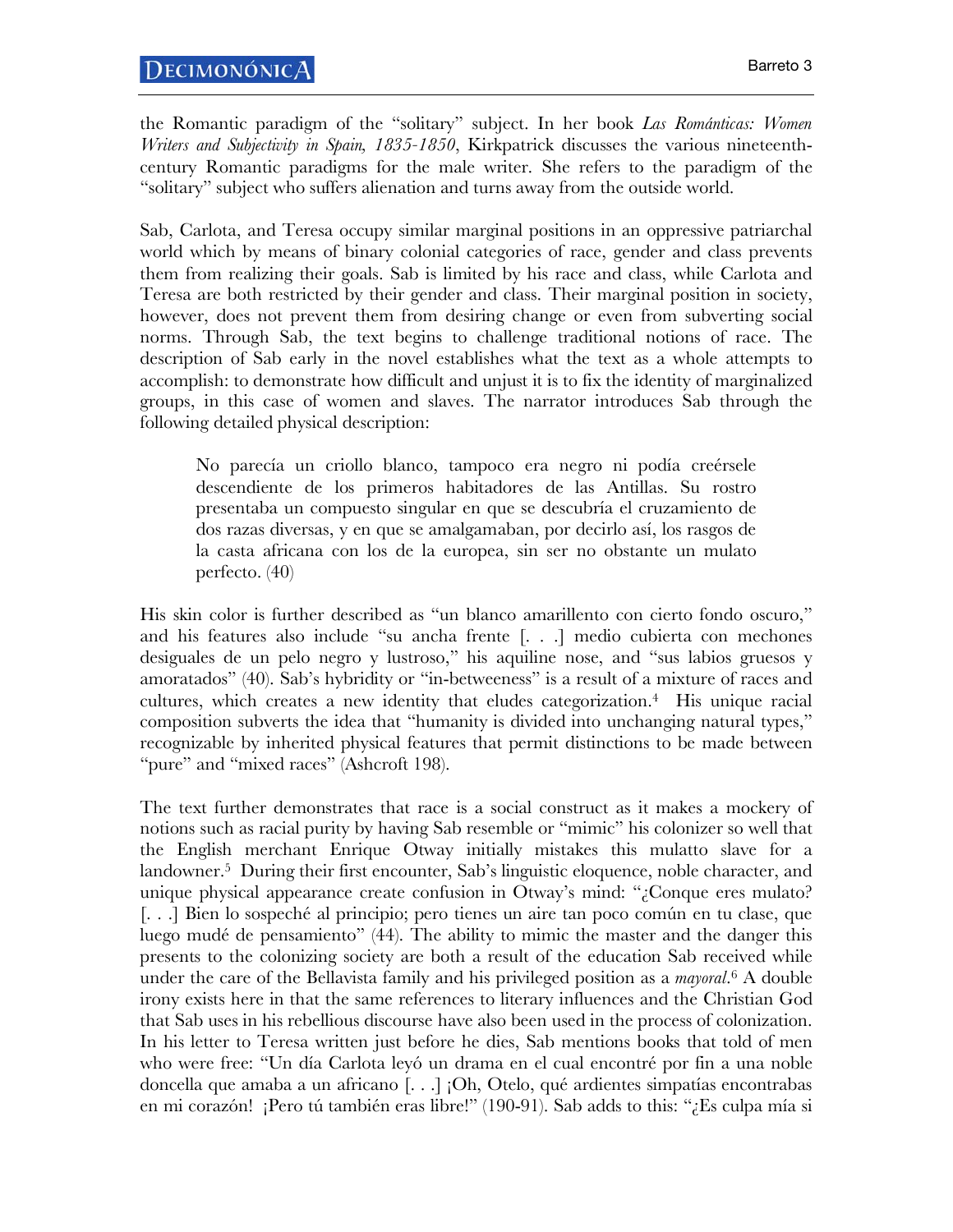Dios me ha dotado de un corazón y de un alma? ¿Si me ha concedido el amor de lo bello, el anhelo de lo justo, la ambición de lo grande?" (192). In an earlier conversation with Teresa, displaying a more rebellious and violent tone, Sab expresses his desire to escape with Carlota: "arrebatar a Carlota de los brazos de su padre, arrancarla de esa sociedad que se interpone entre los dos" (136). He also admits to thoughts of rising up against the oppressors: "arrojar en medio de ellos el terrible grito de libertad y venganza; bañarme en sangre de blancos; hollar con mis pies sus cadáveres y sus leyes" (136). All of these statements reveal the contradictions and complexities in Sab and serve to break down the assumption that there exist "unchangeable physical characteristics" that are "linked in a direct, causal way to psychological or intellectual characteristics" (Ashcroft 199). It is the difference between body and soul that becomes an ongoing conflict for Sab, who feels that while his soul is free and noble, his body is enslaved and base.

At times in the novel, Sab's tone is one of resignation and victimization as he laments his status as a mulatto and a slave who is deprived of any choice, despite his exceptional qualities as an individual. Sab describes his skin color as "siniestro" and claims that it is "la marca de mi raza maldecida [. . .] Es el sello del oprobio y del infortunio" (144). Not only is Sab prevented from loving Carlota freely because she is a *criolla* from the landowning class, but he is denied the love and companionship of any woman because, as he says, "Ninguna mujer puede amarme, ninguna querrá unir su suerte a la del pobre mulato, seguir sus pasos y consolar sus dolores" (146). The refusal to allow a woman of *criollo* blood to marry a man like Sab is related to the idea of the "miscegenation taboo" presented in Gwen Bergner's essay "Who is That Masked Woman?" Bergner states, "In the colonial context, the operative 'law' determining the circulation of women among white men and black men is the miscegenation taboo" (81). According to this principle, white men have access to black women, while black men are denied access to white women in order to protect the colonizer's fear of miscegenation in colonial societies. While Sab is denied access to Carlota, he and Teresa maintain a close friendship, subverting to some degree the miscegenation taboo. The relationship that develops between Sab and Teresa further points to their shared marginal status in society and their "in-betweeness." One of the most interesting examples of attempted racial subversion in the text occurs when Teresa unexpectedly offers to be Sab's wife. She understands his heart and identifies with his marginality: both of them are orphans and both have lost in love. According to Verena Martínez-Alier's study on marriage and race in nineteenthcentury Cuba, there were "those who were either contemptuous or oblivious of the social constraints on intermarriage" even though their society "was in good part hostile to interracial marriage" (66). This attempt at asserting individual freedom of choice while undermining patriarchal and traditional hegemony regarding race, however, is immediately crushed by the sensitivity and noble character of the Romantic hero himself, who cannot love anyone but Carlota.

Even though Sab gains his freedom from slavery, his words suggest that people will nevertheless continue to judge him by his color and his inherited socioeconomic status: "Una maldición terrible pesa sobre mi existencia y está impresa en mi frente" (146). Martínez-Alier's statement that by the nineteenth century "it had become well established that African origin implied slavery" supports Sab's claim (80). For example, Enrique does not see the use in having an education or talent once a man is destined to be a slave. He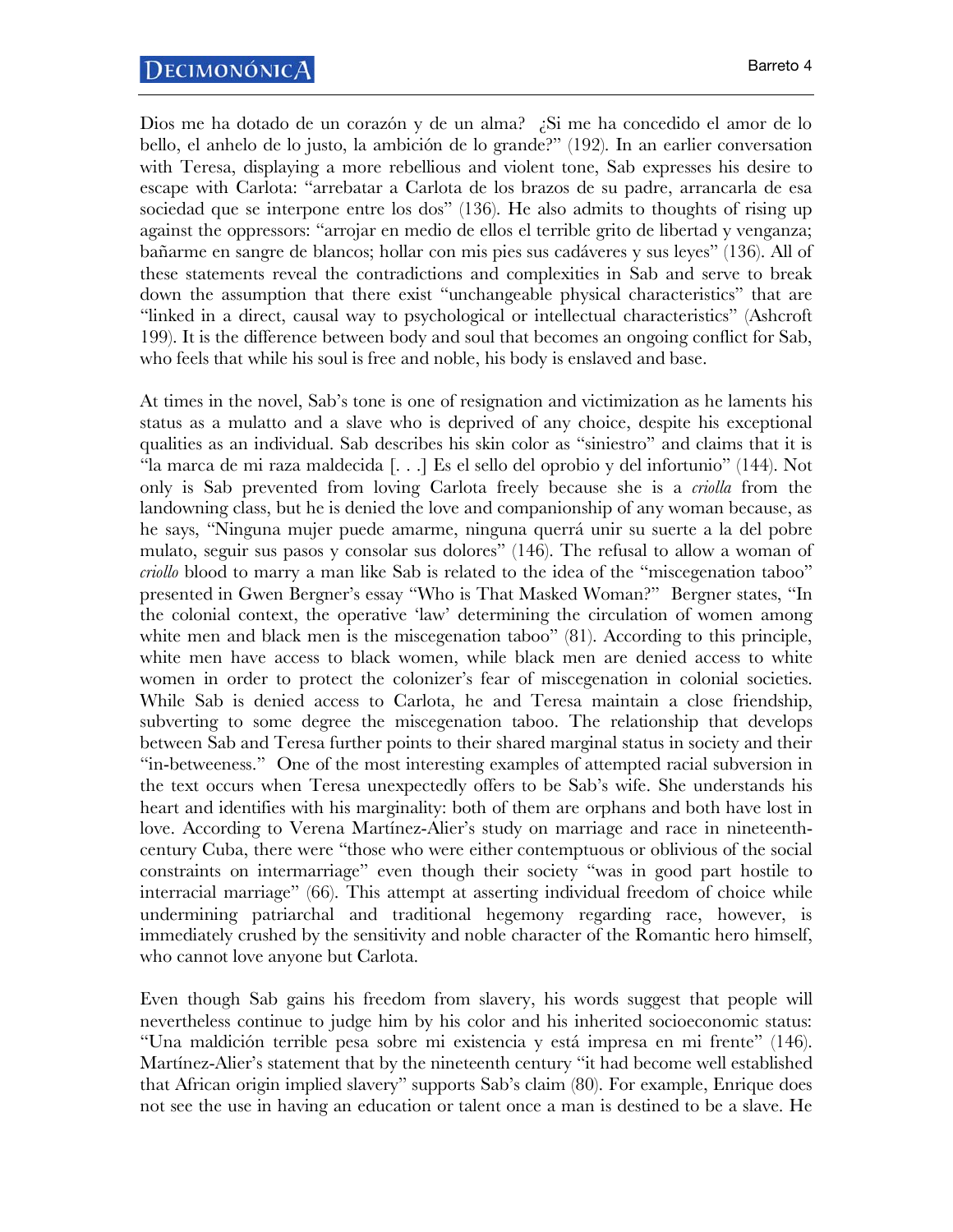reacts with dissatisfaction and disapproval when Sab is invited by Carlota's father to sit at the dinner table with the Bellavista family. As the novel progresses, Sab's efforts at subversion are thwarted by the limitations and conventions of colonial society. He relinquishes any ideas of rebellion as he realizes that he is less powerful than the system of oppression. The text increasingly characterizes Sab as a tragic Romantic hero, evidenced by his failed quest, intense suffering, and death. Rather than follow the typical Romantic mode of emplotment which, as described by Hayden White, consists of the hero's transcendence of the world of experience and the triumph of good over evil, the text highlights only certain moments of victory within a larger framework that is essentially tragic. Sab's failure to win Carlota's love and his subsequent death overshadow the temporary triumph of his freedom from slavery.

The text subverts notions of race through Carlota and Martina also. Carlota's utopian vision of a past in which Cuba's native population lived happily and in harmony with nature carries over into her life when she appropriates indigenous identity as her own. Carlota exclaims: "¡Oh, Enrique! Lloro no haber nacido entonces y que tú, indio como yo, me hicieses una cabaña de palmas en donde gozásemos una vida de amor, de inocencia y de libertad" (102). In this passage, the text's subversion of race is expressed by a *criolla* woman who not only wishes to live the life of an Amerindian, but who also adopts the identity of the indigenous. The possibility of racial subversion by Carlota eventually dissolves since this is the only moment in the text when she desires to be Amerindian, and even in this instance she is essentially reproducing the "noble savage" colonizing stereotype of the Other.

Similar to Carlota's racial identity reversal is the transformation undergone by an elderly Amerindian woman named Martina. Martina, like Sab, is a character who exemplifies racial ambiguity and subverts racial categorization and binary divisions of race. The text describes her as a descendent of the legendary cacique Camagüey, yet this characterization is subverted when, according to the narrator, the only feature that matches her alleged indigenous origin is her skin tone:

la parte calva de su cabeza contrastaba de una manera singular, por su lustre y blancura, con el color casi cetrino de su rostro. Este color, empero, era todo lo que podía alegar a favor de sus pretensiones de india, pues ninguno de los rasgos de su fisonomía parecía corresponder a su pretendido origen. (108)

Martina's racial characterization undermines race-related notions when, at the end of the novel, a link between Carlota and Martina is suggested by the ambiguity concerning the true identity of a female figure that visits Sab's grave nightly. Even though the woman who continues to visit Sab's grave after Martina's death is described as young and white, the villagers assume that it is Martina, but the text leaves some ambiguity as to the true identity of the mysterious vision: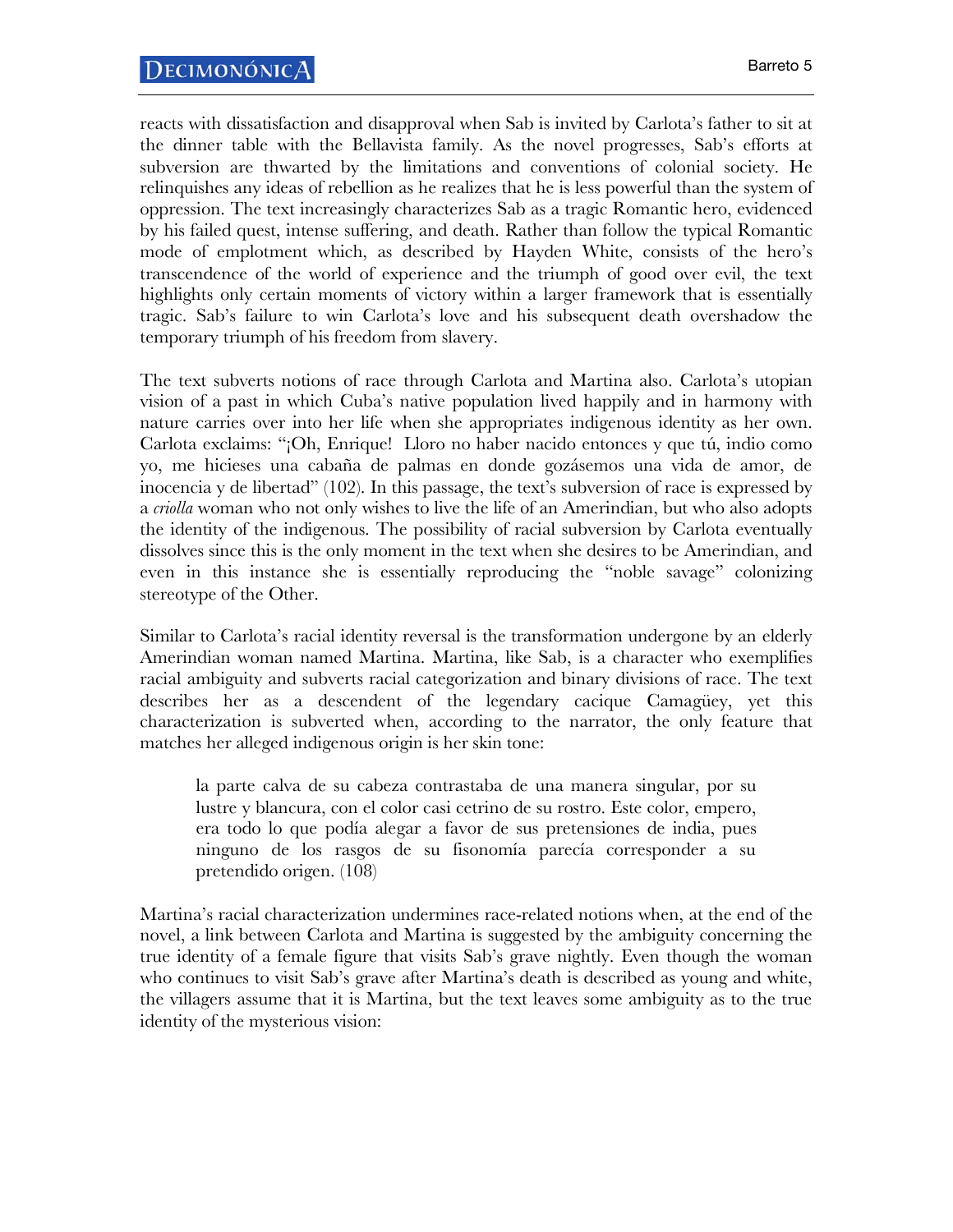pues los que la habían sorprendido en su visita nocturna aseguraban que no era ya vieja, ni flaca, ni de color aceitunado, sino joven, blanca y hermosa cuanto podía conjeturarse, pues siempre tenía cubierto el rostro con una gasa. (197)

In addition to questioning the categories and construct of race, Sab's characterization subverts established ideas regarding gender. While maintaining his status as the novel's hero, Sab undermines gender stereotypes and binary divisions between male and female by undergoing a process of feminization. Sab's feminization begins when Carlota categorizes him as a "superior soul," an individual capable of love and full of passion and virtue. As far as Carlota is concerned, men such as Enrique do not belong to this category. Carlota's admiration of people who can love and are full of passion and virtue as well as Teresa's respect for Sab's noble character are examples of how the women in the novel are attracted to a person's soul rather than to his or her physical appearance. Sab's attraction to Carlota's pure soul shows how he is feminized and once again characterized according to the values held by his female counterparts. In the cases of Carlota and Teresa, the interior/exterior dichotomy of soul and body is broken by the direct correlation between their physical traits and their souls. Unlike the men in the novel, the women represent the Romantic notion that an individual's physical appearance is directly related to his or her soul. Carlota's passionate and pure soul mirrors her exterior beauty and wealth, while Teresa's typically reserved character parallels her plain physical traits. Sab is the exception among the males in the text because of his unusual capacity for love and passion, which is mirrored in his unique physical appearance. Sab expresses his sympathy for women, who share the same plight and destiny as slaves. As a slave, Sab is feminized by this comparison with women since both groups are treated as inferior and marginal by society. Sab, like Carlota and Teresa, is measured according to his economic value, viewed as a commodity and treated as the property of men. As Lorna Valerie Williams suggests, however, nineteenth-century society encouraged women to reinforce a slave's subordinate status by allowing them to dominate the realm of emotions and exert emotional control over the slave. Williams points out how the following quote reveals this connection in Sab between emotional subservience and social bondage: "Desde mi infancia fui escriturado a la señorita Carlota: soy esclavo suyo, y quiero vivir y morir en su servicio" (46). In the end, the subversion of gender is undermined due to the power of a patriarchal colonial system that renders its subjects powerless.

Carlota and Teresa's subversion of gender is limited by their socioeconomic position. Throughout the novel, both of these women remain bound by their economic worth. Carlota fulfills her destiny as a wealthy *criolla* woman by marrying Enrique, while the orphaned Teresa remains economically dependent on the Bellavista family. Enrique's treatment of Carlota represents Gayatri Spivak's idea of the "commodification of women" in colonial society. The fact that he views Carlota as a piece of merchandise to be owned explains why he only wants to marry her for her wealth and use her to improve his social and economic status. Teresa's role in society is also that of a commodity, and her only way of escaping this status is by entering a convent, where she will no longer be an economic burden to her adopted family. Even though Carlota and Teresa are aware of their inferior position in society and Carlota discovers in the end that Enrique only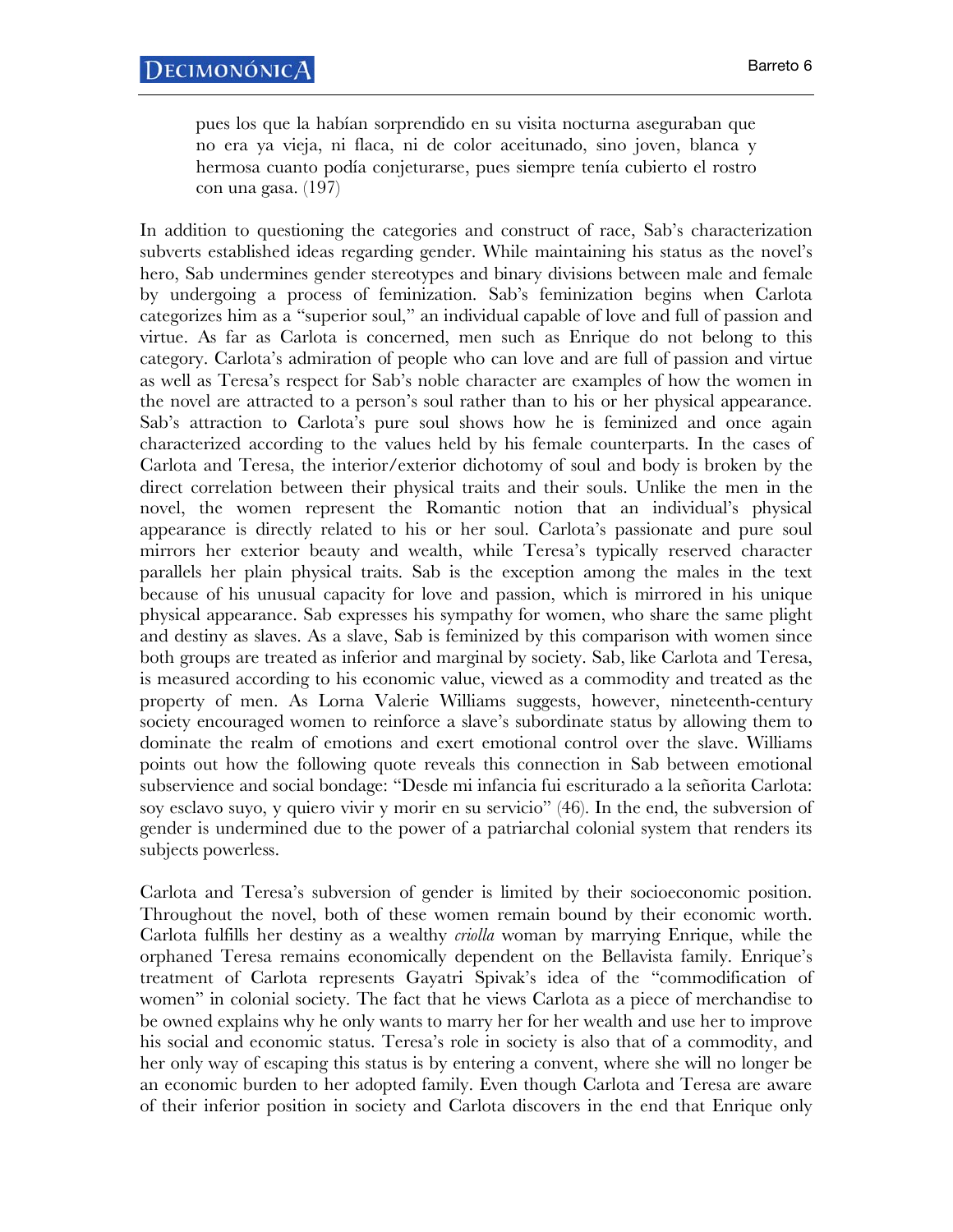married her for economic purposes, the text resigns them to the traditional feminine destinies of marriage and convent life. Carlota and Teresa, like Sab, are subdued by society's will.

The novel's three main characters attempt in limited ways to subvert established associations of class, but, as with race and gender, their rebellious intentions are constrained by the forces of tradition and patriarchal domination. In a rush of nostalgia and sentimentality, Carlota declares that she would be happy as an indigenous person surviving off the land, yet her destiny is to suffer the effects of her double colonization as a woman and as a colonial subject. Teresa dares to escape from the entrapment of her class-conscious society by doing something unusual for a woman of her time and class: she offers to be Sab's wife. Since Sab does not accept this offer and Teresa is an orphan without a dowry, she settles for the seclusion of convent life. Sab subverts class categories and expectations by falling in love with a woman who is outside and above his own class, but once more society's control prevails, leaving him to suffer and die alone. In the end, none of these three potentially revolutionary protagonists transcends the categories of class assigned to them.

Avellaneda's initial project is itself subverted through the text's need to fetishize its characters in their relationships with each other. The desire to fix a meaning to a person or object is expressed in the novel by both the colonizer and the colonized. Carlota, as a member of the native colonizer class, fetishizes the indigenous people by relating to them only as a type of "noble savage." She describes them as "hijos de la naturaleza" who enjoy "una vida de amor, de inocencia y de libertad" (102). Similarly, the Amerindian woman Martina is fetishized by Sab and Carlota, the farmers who respect and admire her, and the *criollos* who all attribute magical powers to this indigenous woman and describe her as "legendary." Admired for her immense wisdom, her knowledge of medicine, her storytelling abilities, and her prophecies, she becomes an idealization and an embodiment of the "noble savage" stereotype.

Like the Amerindians, the land and the women in the novel are fetishized. Enrique's interest in the land for exploitation and profit also reflects his attitude toward Carlota: she is simply another commodity that fulfills his expectations for a passive, idealized female. Women's value in this novel lies, as Bergner suggests, "not in their use but in their possession" (81). Sab also fetishizes Carlota, who fulfills his expectations for beauty and harmony, by making her an object of his passion and devotion. Teresa's identity is stereotyped as the orphan without a dowry whose constant placement in juxtaposition to Carlota serves only to highlight Carlota's beauty and wealth. Sab, another object of fetishism in the novel, receives the devotion and admiration of the women. To Carlota, Teresa, and Martina, Sab represents a noble and pure soul who is often compared to an angel. Finally, it is the text itself which most fetishizes Sab as a tragic Romantic hero, especially once it is known that Enrique will marry Carlota and Sab's chances of having her by his side even in the former slave-master relationship are dissolved. All that is left for Sab is to die, and when he does, all hope and all chances of rebellion for both women and slaves die as well.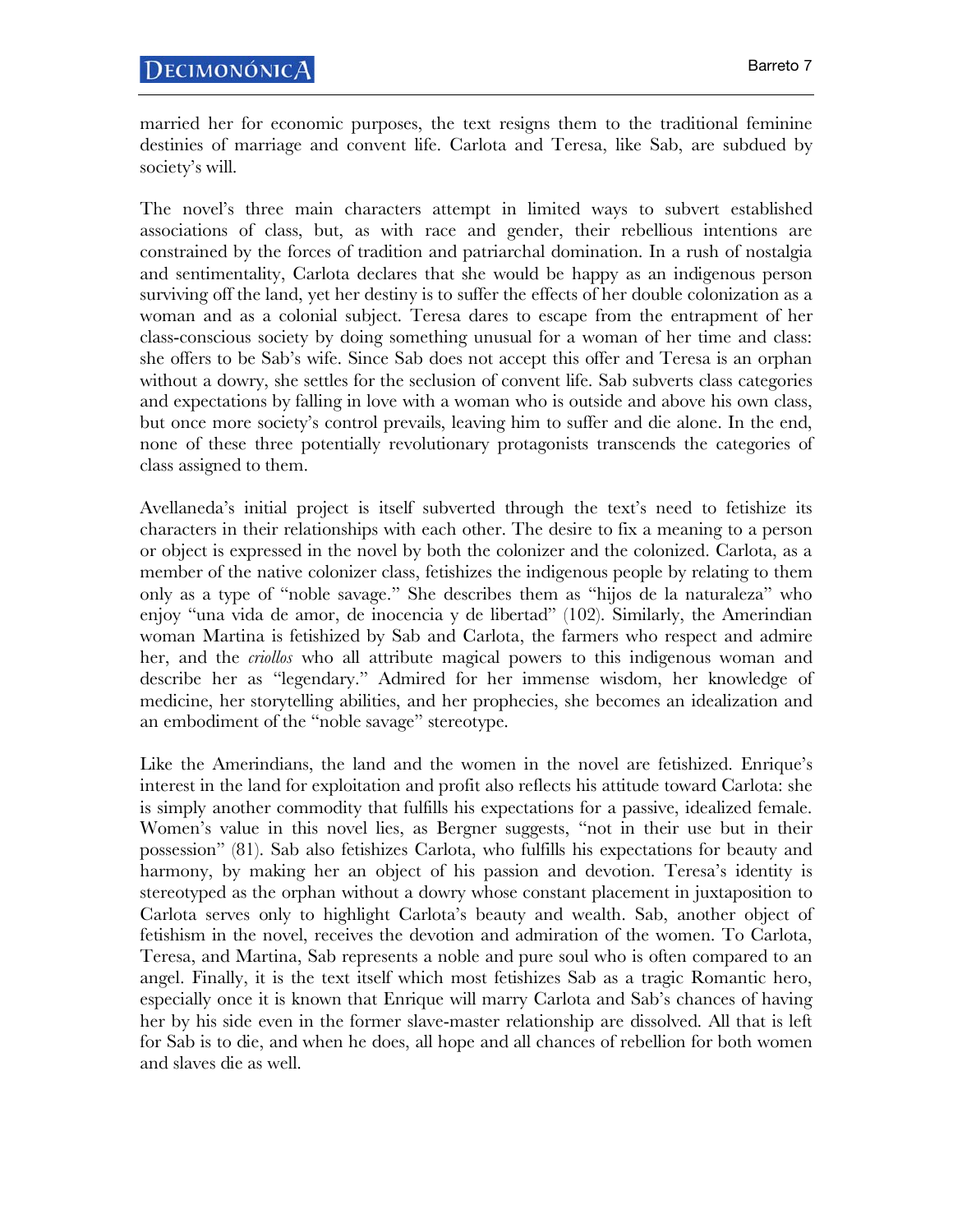On the one hand, *Sab* successfully critiques the tyrannies of race, gender, and class that deny its characters the freedom they seek, but on the other hand, the novel subverts its potential as an effective feminist and abolitionist text. As Nina M. Scott indicates in her introduction to *Sab*, Avellaneda "was among the most outspoken" of the female Spanish American authors of her time on both issues of slavery and on the similar situation of dependency and servitude of women (xxiv). Yet Scott also points out that *Sab*'s feminism overshadows its anti-slavery message. I would add that the text's underlying tension between subversion and the thwarting of subversion and its conformity to Romantic novelistic conventions and societal expectations undermine the text's feminism and abolitionist message. In the end, both the characters and the text comply with socially and artistically assigned roles and conventions. This compliance further suggests that Avellaneda's text is trapped not only by the same moral and social conventions that prevent its characters from succeeding in their goals, but also by the literary conventions of Avellaneda's chosen genre, the Romantic novel. The fact that *Sab*'s characters fail to overcome oppression and that they resign themselves to traditional stereotyped roles raises a problematic question: What does the characters' resignation suggest about Avellaneda's message of social criticism? As a woman and a writer living in a colonial patriarchal society, did Avellaneda feel the same futility in her struggle that her characters felt toward their oppressors? Whether Avellaneda felt this or not is impossible to know, but what is evident through this analysis of *Sab* is that Avellaneda, like her characters, was incapable of completely overcoming the expectations of her colonial society and the maledominated Romantic literary conventions of the early nineteenth century. She did, however, construct a unique text based on the underlying tension between subversion and the thwarting of subversion.

## *PENINSULA COLLEGE*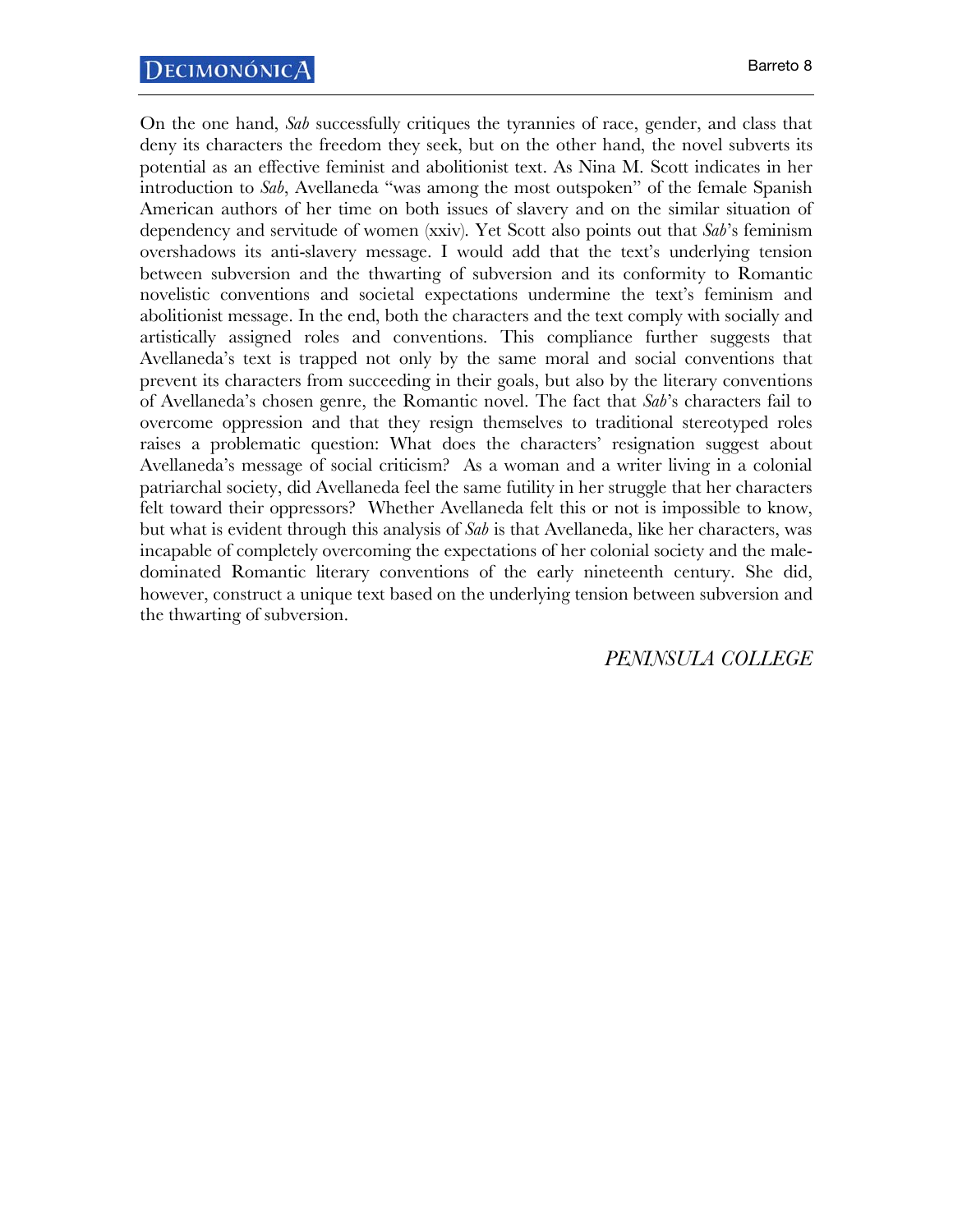## **Notes**

- <sup>1</sup> Cuba did not gain its independence from Spain until 1898. Due to the lucrative sugar business in the Caribbean, there was an increase in the importation of African slaves to Cuba even though treaties on the abolition of the slave trade were established between Spain and England in 1817 and 1820. Slavery was not abolished in Cuba until 1886. For background information related to *Sab*, see Nina M. Scott's
- "Introduction" to *Sab and Autobiography* and Catherine Davies' "Introduction" to *Sab*. 2 Scott explains that *Sab* was banned in Cuba due to its antislavery discourse and was finally published in Cuba in the definitive edition of Avellaneda's complete works in 1914 (xxiii). Davies mentions, however, that *Sab* appeared in the Cuban review *El museo* in 1883 (10).
- 3 C*riolla* or *criollo* refers to a person of Hispanic ancestry born in the Americas. It does not, as Scott points out, imply mixed racial ancestry (149).
- 4 Hybridity is defined in Ashcroft, Griffiths, and Tiffin's *Key Concepts in Post-Colonial Studies* as "the creation of new transcultural forms within the contact zone produced by colonization" (118). According to Homi K. Bhabha, cultural identity is created in a space, or what Mary Louise Pratt refers to as a "contact zone" (4), that is contradictory and ambivalent. Sab acts from within this "in-between" space, a space between colonizer and colonized, black and *criollo*, and as is discussed later in this essay, between feminine and masculine.
- 5 As stated in Ashcroft, et al., colonial discourse has often encouraged the colonized subject to "mimic" the colonizer "by adopting the colonizer's cultural habits, assumptions, institutions and values" (139). The result of mimicry is a "blurred copy" of the colonizer, which either parodies or threatens the colonial discourse. For further reading on mimicry see the various essays contained in Bhabha's *The Location of*
- *Culture*. 6 For a definition of *mayoral*, I will quote directly from Scott as she explains it in *Sab and Autobiography*: "'Mayoral' is the title given to the chief administrator who directs and presides over the slave's work. It is very rare for another slave to be assigned to this position; when it occurs it is considered the highest honor which can be given him"  $(151)$ .